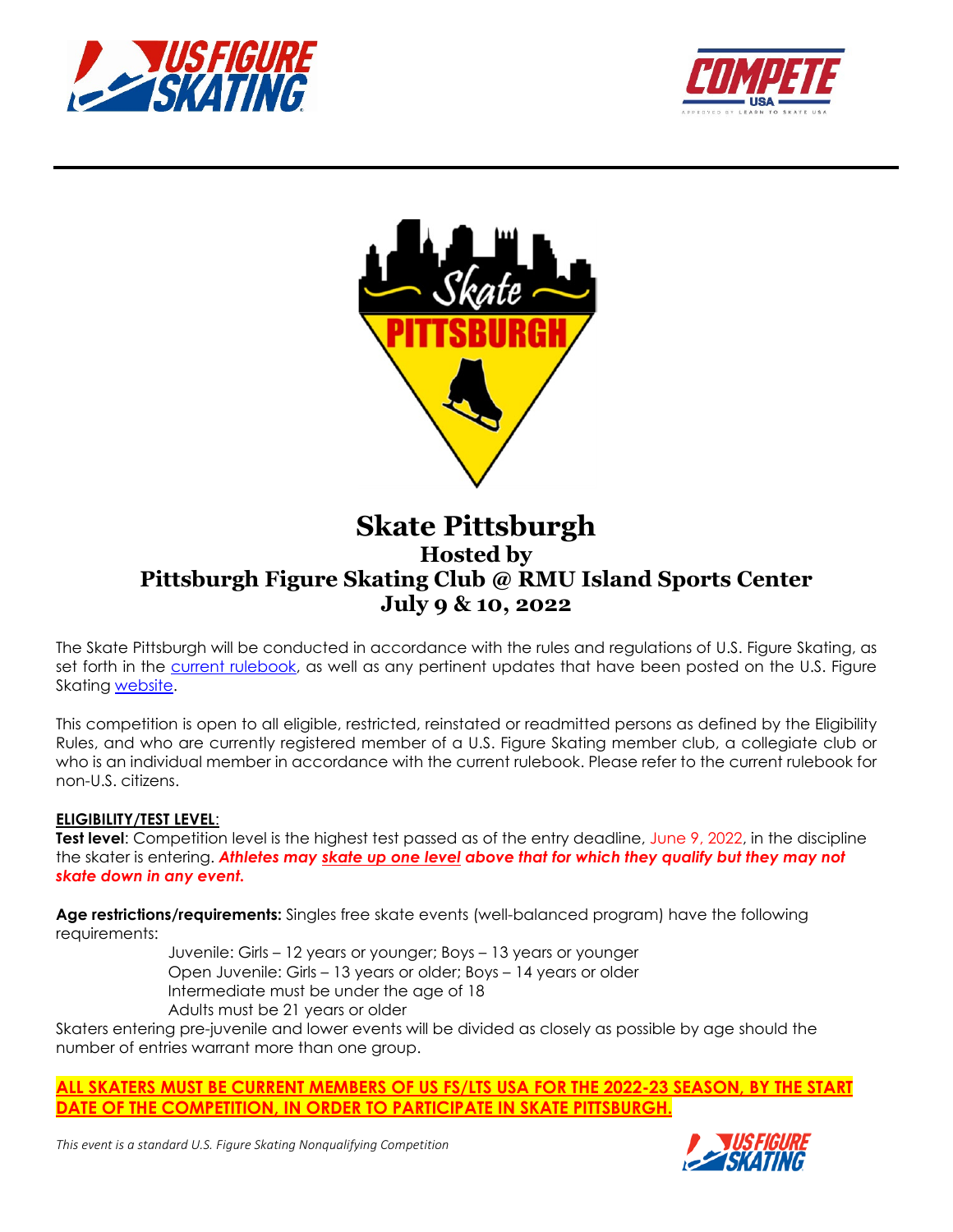# **ADULT EVENTS**

Age classes for all free skate events:

- Young Adult: 18 years through 20 years
- Class I: 21 years through 35 years
- Class II: 36 years through 45 years
- Class III: 46 years through 55 years
- Class IV: 56 years through 65 years
- Class V: 66 years and older

All age classes may be divided or combined depending on the number of entries and at the discretion of the chief referee and/or the competition committee. Men and ladies will be combined in Adult 1 through adult bronze free skate events (based on the Adult Competition Series rules). Men and ladies will not be combined in adult silver and higher free skate events. Athletes in adult silver and higher free skate events with no competitor of the same gender in another age class will be offered the opportunity to skate an exhibition for first place, skate up to the next higher level (if this provides a competitor) or be issued a refund. The chief referee reserves the right to request proof of age.

#### **COMPETITION REGISTRATION & ENTRY FEES**

All registrations will on-line through Entryeeze @ [www.entryeeze.com](http://comp.entryeeze.com/Home.aspx?cid=245)

**Deadline for online entries is June 9, 2022, 11:59 PM, (based on PFSC host club time zone). The Competition** Committee reserves the right to limit the number of entries or cancel an event due to lack of entries. Events with only one skater will be exhibitions. Entries will be processed on a first come, first serve basis. The computerized IJS Mini System will be in use.

Included in the registration fee for the first event, *every individual skater will get one digital video and one digital photo of the Freestyle Program or basic skill event during the competition from RES Video & Media.* The video/photo will be of a skater's freestyle program with music unless RES Video is notified otherwise. (Some skaters only perform a compulsory program so that will be chosen.) RES will choose and select a nice photo during the program performance. Opening, ending pose or possibly a skater moves image. Photos will be posted online for any additional orders. Video/digital image will be sent to each individual email and downloaded off the RES website within 10 days after the competition end. A custom website will be made and available for Skate Pittsburgh for competition skaters to review photos/videos online.

# **EVENT FEES (First Registration Fee Includes a Video & Photo from RES Video – as listed above)**

- FIRST IJS EVENT: \$175
- EACH ADDITIONAL IJS EVENT: \$95
- FIRST 6.0 EVENT: \$135
- EACH ADDITIONAL 6.0 EVENT: \$60.00
- FIRST COMPETE USA BASIC SKILLS & FREE SKATE EVENT: \$75.00
- SECOND LEARN TO SKATE USA BASIC SKILLS & FREE SKATE EVENT: \$50

There is no admission fee for spectators.

#### **REFUND POLICY**

*Entry fees will not be refunded after June 9, 2022, unless no competition exists or the event is canceled. There will be no refunds for medical withdrawals.* The online processing fees are not refundable. Payment of the registration fee(s) will be required before the skater is allowed to participate in practice ice or events. No changes to the schedule will be allowed due to personal conflicts, schedule requests will not be permitted. Notification of competition and practice ice times will be available at the Skate Pittsburgh home page on www.entryeeze.com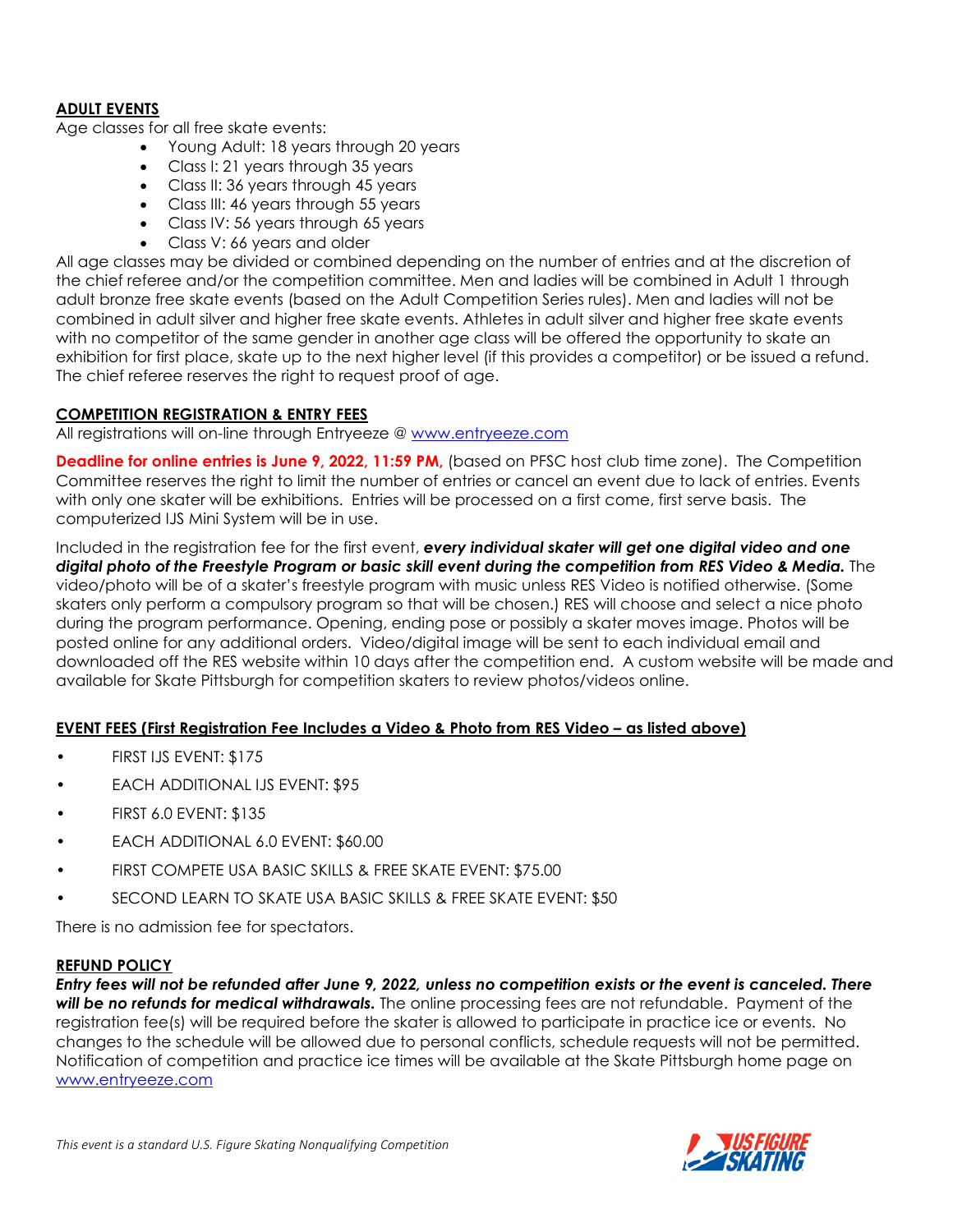# **SCHEDULE**

Competitors may be scheduled on any day or time during the announced dates of the competition. The competition and practice ice schedule will be available after the close of entries. A competition schedule will available as soon as possible, all participants will be notified via email once available.

# **FACILITIES**

The competition will be held at **RMU Island Sports Center, 7600 Grand Avenue, Pittsburgh, PA 15225.** Events will be held on the Olympic Arena (Olympic Size) & Clearview Arena (NHL Size) The Ice House Bistro will be open for food and beverages. All IJS events will be held in the Olympic Arena.

# **MUSIC**

The official competition music **must be uploaded on Entryeeze** by **July 1, 2022 at 11:59 PM.**

# **MUSIC UPLOAD CRITERIA**

- File Format: MP3
- Bit Rate: 192 kbps or higher and Sample Rate: 44,100 kHz
- Leaders and trailers (the silence or "dead space" before and after the actual start and end of the program music) may not exceed two (2) seconds. We prefer that there be NO leaders or trailers at all. Excessive leaders and trailers may disrupt the playing of the music during competition.

Competitors must also bring a copy of their competition music on CD as a backup in case of technical difficulties and must be available rink side during the competition. Only CDs (standard CD-R format only) will be accepted for backups and must be clearly marked with the competitor's name, event, and running time.

# **PLANNED PROGRAM CONTENT (PPC)**

#### **Deadline: JULY 1, 2022 – IJS EVENTS**

**Competitors participating in IJS events are required to submit PPC in EMS no later than July 1, 2022.** After this date, skaters will be locked out of this feature in EMS and subject to a **late fee**.

# **LIABILITY**

U.S. Figure Skating, **Pittsburgh Figure Skating Club** and **RMU Island Sports Center** accept no responsibility for injury or damage sustained by any participant in this competition. This is in accordance with Rule 1600 of the official U.S. Figure Skating Rulebook.

# **ONSITE CHECK-IN EVENT DAY(S)**

The Check-In Desk will open on Saturday, July 9, 2022 and end after the last event on Sunday, July 10, 2022. Check-In will be open one hour before the first event and run through the last event of the day. The registration table will be located inside the main entrance of RMU Island Sports Center. Competitors must register at least one hour before their scheduled event.

# **LOCKER ROOMS AND CHANGING AREAS**

Locker rooms and changing areas at U.S. Figure Skating competitive events are for athletes only, will be labeled with regard to specific use and where identified will be gender specific. An exception can be made for athletes 11 years old and younger that will allow for one parent of the same sex to assist their child immediately prior to and after their skating event(s). Please review the Locker Room and Changing Area Policy and the SafeSport Handbook (both found on the [U.S. Figure Skating SafeSport](https://www.usfigureskating.org/safesport) page). Please click here to review the [Locker Rooms and Changing Area policy.](https://usfigureskating.org/sites/default/files/media-files/U.S.%20Figure%20Skating%20Locker%20Room%20Policy.pdf)

# **PRACTICE ICE**

Registration for unofficial practice ice will be available online at the Skate Pittsburgh home page on [www.entryeeze.com.](http://comp.entryeeze.com/Home.aspx?cid=245) The cost will be \$20 per 20 minute session. Practice ice, if available, may be purchased on the day of the event for \$25 per minute session.

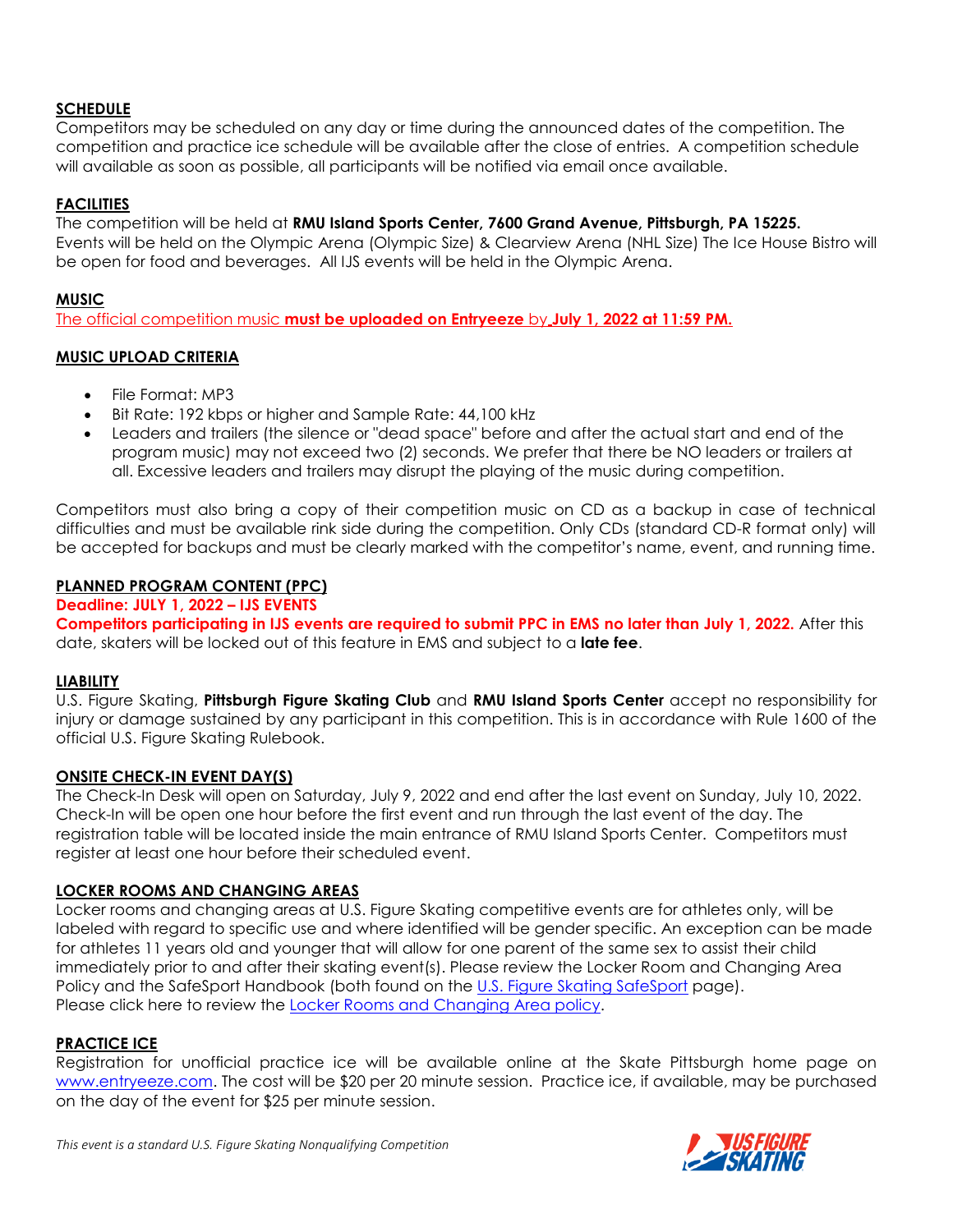#### **PHOTO/VIDEO**

RES Video & Media will provide professional event photography & video. 1st event registration fee includes a video & photo for each skater.

**Note, [per U.S. Figure Skating policy,](https://public.3.basecamp.com/p/EsWCNMRdrZ3qJs6LsB9RM9Vf) photographing and/or recording of anyone other than your own skater is strictly prohibited.**

#### **AWARDS**

**\***

All events are final rounds. Medals will be awarded to  $1st$ ,  $2nd$  &  $3rd$  place finishers in each group and ribbons will be awarded to 4<sup>th</sup>, 5<sup>th</sup> & 6<sup>th</sup> place finishers. Awards will be available, at the registration desk, directly after results are posted. Awards must be picked up by the close of the competition and will not be mailed.

#### **IMPORTANT NOTICE FOR ALL COACHES**

To be a credentialed coach at a sanctioned nonqualifying competition, coaches must meet the compliance requirements listed below and verified by the U.S. Figure Skating. Skaters with multiple coaches will only be permitted to have one designated coach at the door. If the skater's coaches are putting other skaters out in the same event/ warm-up group, they are permitted to assist the skater during that event.

Coach/Choreographer (domestic/non-foreign):

- $\checkmark$  Must be a current full member of U.S. Figure Skating either through a member club or as an individual member.
- √ If 18 years or older, must submit information for, proper payment of \$30 and successfully pass a background check.
	- o The background check will be valid for two seasons, the one in which it was completed plus one additional.
- If 18 years or older, must complete annual SafeSport Training. **\***
	- The training will be valid for 365 days from date of completion and there is no cost for the training/certification.
- $\checkmark$  Must complete the Professional Coach/Choreographer Coaching Education Requirement (CER) through the [Professional Skaters Association \(PSA\).](https://skatepsa.com/compliance)
- $\checkmark$  Must submit proof of general liability insurance with limits of \$1 million per occurrence/ \$5 million aggregate.
- Must agree to the U.S. Figure Skating Code of Ethics. **\***
- $\checkmark$  Must complete three waivers: 1) Assumption of Risk, Waiver and Release and Indemnification Agreement, 2) Medical Consent and 3) Name and Likeness Release and Consent Agreement. **\***
- $\checkmark$  If attending a qualifying competition or traveling as a part of Team USA and/or International Selection Pool (ISP), must be a full member of th[e Professional Skaters Association \(PSA\).](https://skatepsa.com/membership)

Learn to Skate USA Coach:

- $\checkmark$  Must be a current full member of U.S. Figure Skating either through a member club or as an individual member OR Learn to Skate USA instructor membership
- $\checkmark$  If 18 years or older, must submit information for, proper payment of \$30 and successfully pass a background check. **\***
	- o The background check will be valid for two seasons, the one in which it was completed plus one additional.
- If 18 years or older, must complete annual SafeSport Training. **\***
	- o The training will be valid for 365 days from date of completion and there is no cost for the training/certification.
- Learn to Skate USA Instructor Certification completed OR U.S. Figure Skating compliance coach (details above)

 $\checkmark$ **\*** Accessible via U.S. Figure Skating Members Only Website:

[www.usfsaonline.org](http://www.usfsaonline.org/) > Person Icon or Account > Member Profile > Compliance

#### Foreign Coach/Choreographer:

Required to present the LOC with a letter from their federation verifying they are a member in good standing.

For more information regarding Coach Compliance, please visit th[e Coach Compliance](https://www.usfigureskating.org/support/coach/coach-compliance) page.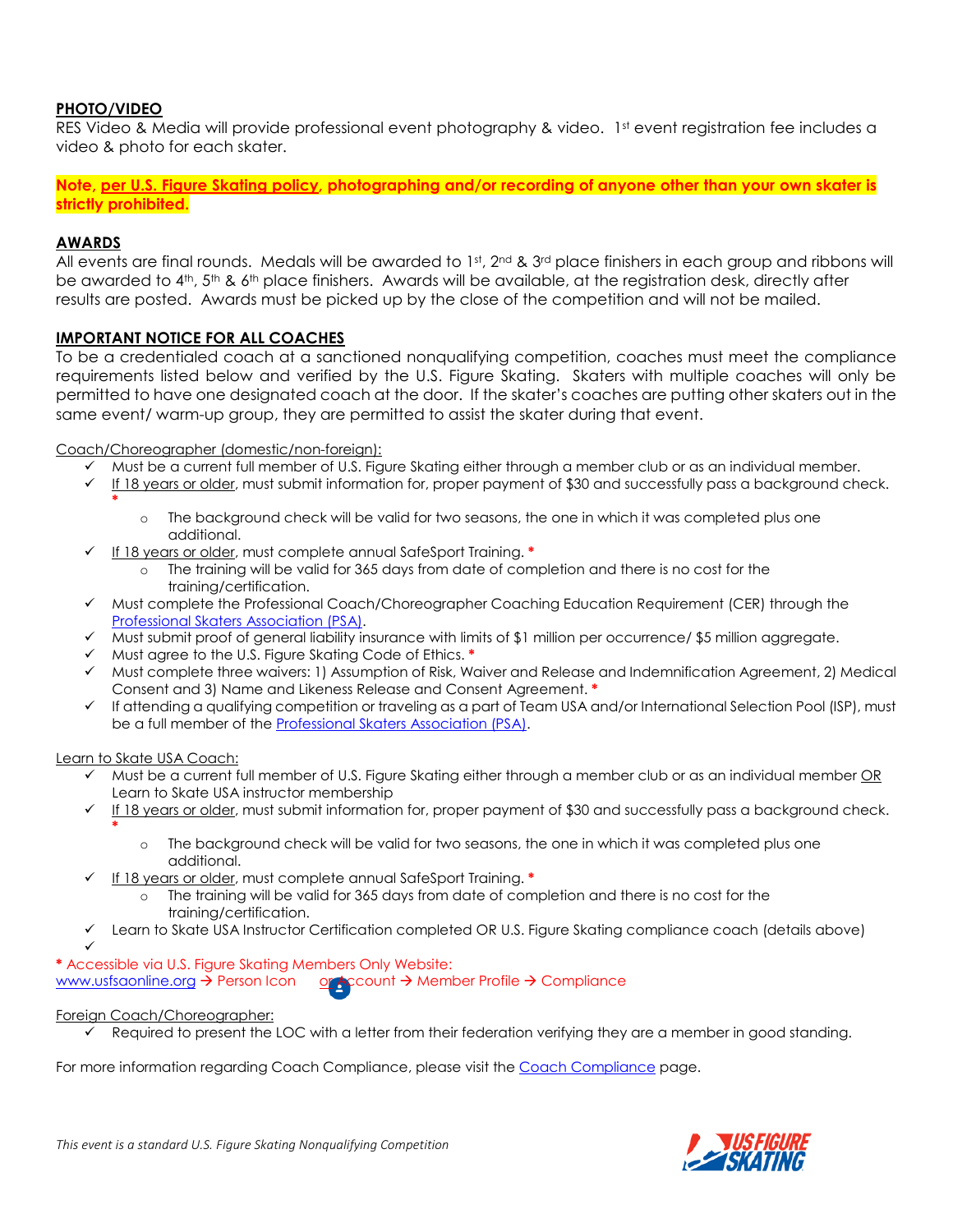# **SECTION 2: EVENTS OFFERED**

Please see the following events that are offered at Skate Pittsburgh. The links below direct you to the page with the appropriate charts. Please click through the links below to see and/or print the latest, updated US FS chart of requirements for your event(s). See current rulebook or click [here](https://www.usfigureskating.org/about/rules) for current rules and requirements. *Knowledge of and compliance with these requirements is the responsibility of the participants.*

#### **SEE CURRENT [RULEBOOK](https://www.usfigureskating.org/about/rules) OR [U.S. FIGURE SKATING WEBSITE](http://www.usfsaonline.org/) FOR RULES/REQUIREMENTS.\*\***

*\*\*PLEASE BE SURE TO REFER TO UPDATED CHARTS FOR THE 2022-23 SEASON ON THE US FS WEBSITE. ALL EVENTS WILL BE GOVERNED BY THE 2022-23 SEASON RULES AND REQUIREMENTS FOR EVENTS. PFSC NOT RESPONSIBLE IF THE LISTED LINKS ARE BROKEN TO THE CURRENT SEASON RULES, WHICH MAY BE UPDATED AFTER THE POSTING OF THIS ANNOUNCEMENT.*

*Chart below was updated on April 13, 2022 (see: [Showcase New Event Implementation\)](https://public.3.basecamp.com/p/ocKBChcwnJzMATFsMDv5Bq85)*

| <b>SINGLES</b>                                                   | US/6.0         |
|------------------------------------------------------------------|----------------|
| Excel Free Skate 6.0 for all levels Pre-Juvenile & Under         | 6.0            |
| <b>Excel Free Skate</b> All Plus Levels, Juvenile through Senior | <b>IJS</b>     |
| <b>Well Balanced Short Program (2022-23)</b>                     | <b>IJS</b>     |
| Well Balanced Free Skate (2022-23) Pre-Juvenile through Senior   | IJS            |
| Well Balanced Free Skate (2022-23) No Test - Preliminary         | 6.0            |
| Adult Free Skate Adult Silver - Master Jr/Sr                     | IJS            |
| Adult Beginner, High Beginner Free Skate, Pre-Bronze & Bronze    | 6.0            |
| <b>SPECIALTY</b>                                                 | <b>JUDGING</b> |
| <b>Compulsory Moves (No Test-Senior)</b>                         | 6.0            |
| <b>Excel Compulsory Moves (Excel Beg.-Excel Prelim.)</b>         | 6.0            |
| Jumps Challenge (Beginner-Preliminary)                           | 6.0            |
| Jumps Challenge (Pre-Juvenile - Senior)                          | <b>IJS</b>     |
| <b>Spins Challenge (Beginner-Preliminary)</b>                    | 6.0            |
| Spins Challenge (Pre-Juvenile-Senior)                            | <b>IJS</b>     |
| <b>SHOWCASE - NEW EVENT IMPLEMENTATION**</b>                     | <b>JUDGING</b> |
| Individual Entertainment (No Test - Senior, Adult)               | 6.0            |
|                                                                  |                |
| Duets (No Test - Senior, Adult)                                  | 6.0            |
| <b>COMPETE USA EVENTS</b>                                        | <b>JUDGING</b> |
| <b>Snowplow Sam-Basic 6 Program w/ Music</b>                     | 6.0            |
| Pre-Free Skate - Free Skate 1-6 Program w/ Music                 | 6.0            |
| <b>Excel Free Skate (Beg. - Preliminary Plus)</b>                | 6.0            |
| <b>Snowplow Sam - Basic 6 Elements</b>                           | 6.0            |
| Pre-Free Skate - Free Skate 1-6 Compulsory Moves                 | 6.0            |
| <b>Excel Compulsory Moves</b>                                    | 6.0            |

# Skate Pittsburgh Events